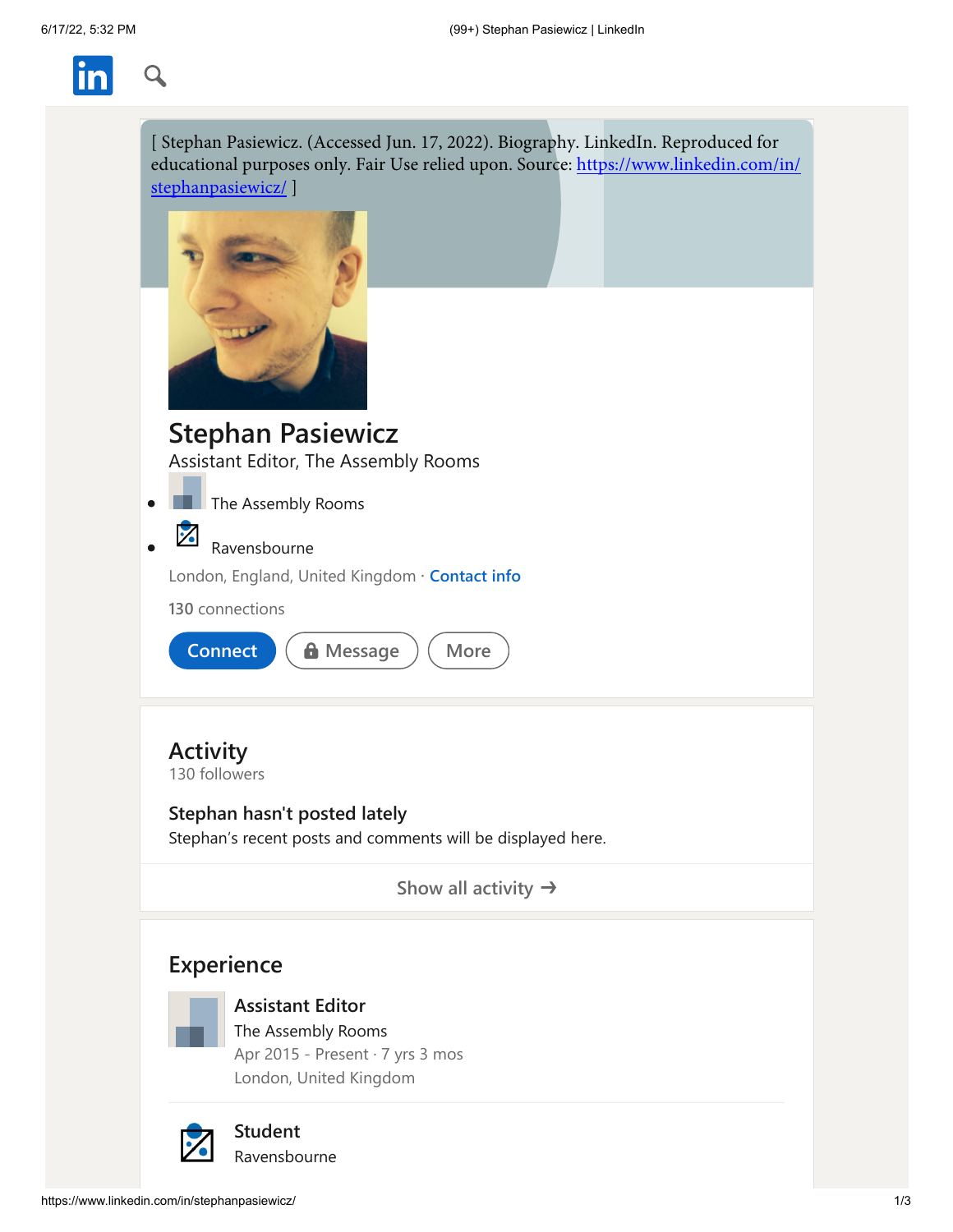

**Freelance Assistant Editor** Various Post Production Houses Sep 2014 - Apr 2015 · 8 mos London



**[Union Editorial](https://www.linkedin.com/company/48064/)** 1 yr

**[Machine Room Technician](https://www.linkedin.com/company/48064/)** Oct 2013 - Jun 2014 · 9 mos

#### $\bullet$ **Intern**

[Jul 2013 - Oct 2013 · 4 mos](https://www.linkedin.com/company/48064/) new york, new york



Coutts Bank Jul 2006 - Sep 2012 · 6 yrs 3 mos London, United Kingdom

## <span id="page-1-0"></span>**Education**



**Ravensbourne University London**

[Bachelor's Degree, Editing & Post Production](https://www.linkedin.com/company/38031/) 2012 - 2015



## **South East Essex**

[Bachelor of Arts \(BA\), Graphic Design](https://www.linkedin.com/search/results/all/?keywords=South+East+Essex) 2005 - 2006

# **Skills**

### **Video Editing**



[Endorsed by Michael Colao and 2 others who are highly skilled at this](https://www.linkedin.com/in/stephanpasiewicz/overlay/urn:li:fsd_skill:(ACoAAAo4ggMBOOOKeDj9rjXfJ3PdmVhmJcX_XcE,10)/endorsers?profileUrn=urn%3Ali%3Afsd_profile%3AACoAAAo4ggMBOOOKeDj9rjXfJ3PdmVhmJcX_XcE&tabIndex=1&modalTabIndex=1)



[Endorsed by 3 colleagues at Union Editorial](https://www.linkedin.com/in/stephanpasiewicz/overlay/urn:li:fsd_skill:(ACoAAAo4ggMBOOOKeDj9rjXfJ3PdmVhmJcX_XcE,10)/endorsers?profileUrn=urn%3Ali%3Afsd_profile%3AACoAAAo4ggMBOOOKeDj9rjXfJ3PdmVhmJcX_XcE&tabIndex=2&modalTabIndex=2)



[7 endorsements](https://www.linkedin.com/in/stephanpasiewicz/details/skills/urn:li:fsd_skill:(ACoAAAo4ggMBOOOKeDj9rjXfJ3PdmVhmJcX_XcE,10)/endorsers?profileUrn=urn%3Ali%3Afsd_profile%3AACoAAAo4ggMBOOOKeDj9rjXfJ3PdmVhmJcX_XcE&tabIndex=0&modalTabIndex=0&detailScreenTabIndex=0)